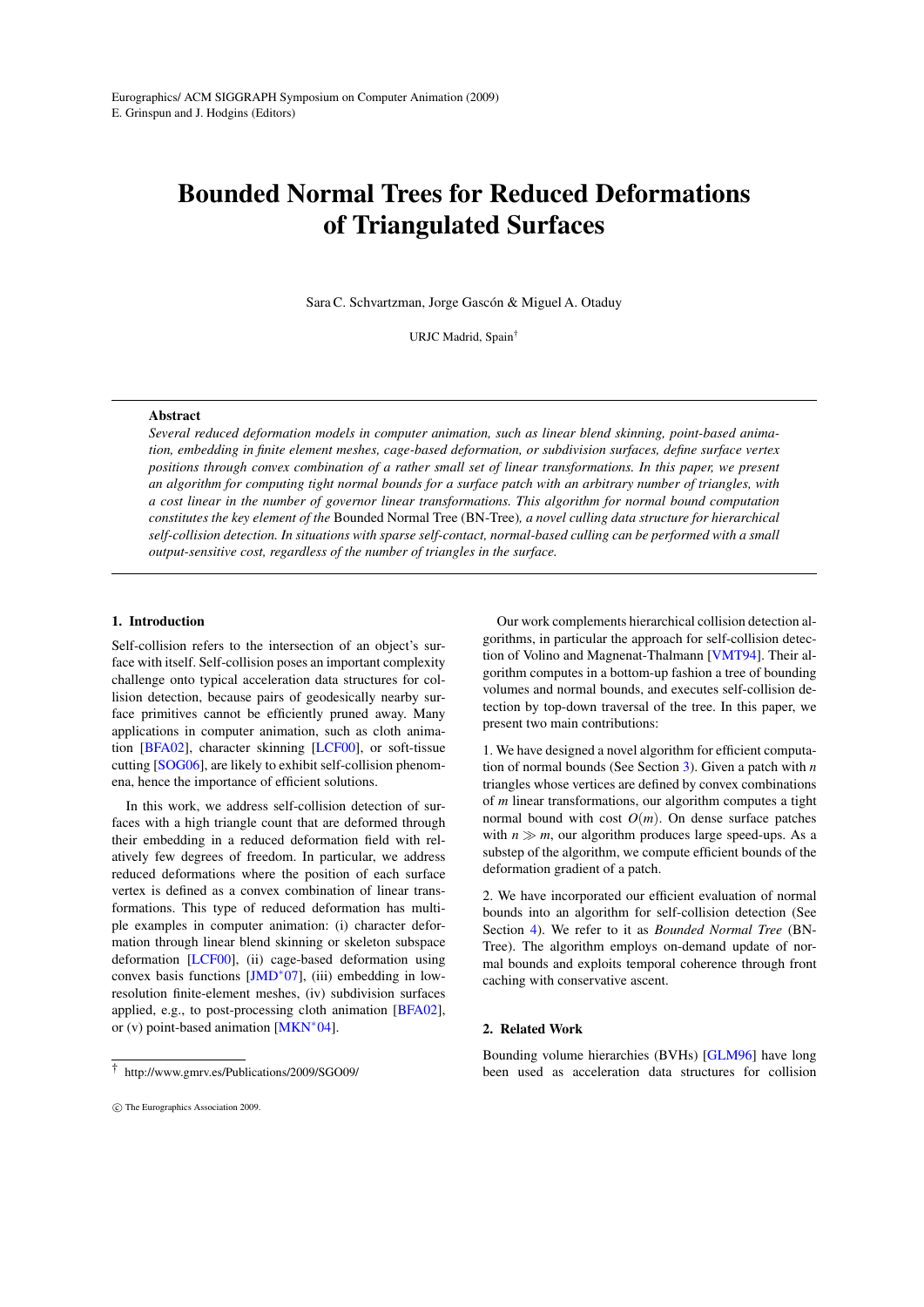

<span id="page-1-0"></span>Figure 1: *From left to right:* 13041*-vertex cloth computed using Loop subdivision;* 231*-vertex control mesh; self-collisions shown in red; normal test front of the BN-Tree; and normal test front using state-of-the-art hierarchical self-collision detection [\[VMT94\]](#page-7-4). In the color-coded test front, blue means that self-collisions are pruned high in the tree, while red means that the tests reach the leaves. With bluish color, normal bounds are computed high in the BN-Tree, leading to high efficiency.*

detection. When applied to general deformation models, BVHs are updated in a bottom-up manner every simulation frame  $[dB97]$ . If the choice of bounding volumes  $(BVs)$  is one of spheres, AABBs, or *k*-DOPs, the cost of the update is linear in the number of vertices, with constant cost per BV. However, deformation models with far fewer degrees of freedom than the number of vertices potentially allow for sublinear update of BVs high in the hierarchy, and thereby efficient interruptible collision detection [\[Hub95\]](#page-7-7), or even sublinear cost for exact collision detection.

As mentioned in the introduction, self-collision detection poses an additional complexity, because geodesically nearby surface primitives cannot be easily pruned away. Most of the research on self-collision detection has targeted cloth animation. Volino and Magnenat-Thalmann [\[VMT94\]](#page-7-4) presented a hierarchical algorithm that exploits normal and contour conditions for pruning large surface patches (See more details in Section [4.1\)](#page-4-1). Their algorithm incurs an  $O(n)$  cost for updating the hierarchy. Their initial approach employed discrete normal cones, while Provot [\[Pro97\]](#page-7-8) used actual cones. Baciu and Wong [\[BW02\]](#page-6-1) adopted many of these ideas into a parallel algorithm and implemented it on graphics hardware. Mezger et al. [\[MKE03\]](#page-7-9) used oriented inflated *k*-DOPs together with other heuristics. Govindaraju et al. [\[GKJ](#page-7-10)∗05] proposed a chromatic decomposition of a triangle mesh in order to circumvent adjacency-related problems. More recently, Tang et al. [\[TCYM08\]](#page-7-11) have incorporated additional adjacency-related optimizations, as well as an extension of Volino's normal criterion to the continuous collision detection setting. Self-collision detection has also been addressed with other data structures and algorithms, such as spatial partitioning data structures optimized through hashing [\[THM](#page-7-12)∗03] or visibility-based culling [\[GRLM03\]](#page-7-13). Hierarchies of normal cones have been used for culling in other problems such as general proximity queries [\[JC01\]](#page-7-14), and halfspace intersections (which are somewhat more involved but related to normal cones) have been used for hierarchical back-face culling [\[KMGL99\]](#page-7-15). The dynamic update of normal cones is easily computed as a rotation under rigid transformations, but general deformations require visiting each and every triangle bounded by the cone.

Several researchers have designed collision detection algorithms with a potentially sublinear cost on the number of vertices, for deformation models governed by few degrees of freedom. Larsson and Akenine-Möller [\[LAM03\]](#page-7-16) applied those ideas to morphing, while Klug and Alexa [\[KA04\]](#page-7-17) later improved them for linearly interpolated shapes. James and Pai [\[JP04\]](#page-7-18) introduced the BD-Tree, an efficient spheretree for bounding surfaces described by linear combination of a few degrees of freedom. The BD-Tree was originally applied to reduced deformable models, and other extensions of sphere-trees have been applied to FEM deformations on coarse meshes [\[MO06\]](#page-7-19), geometric deformations through shape matching [\[SBT06\]](#page-7-20), or meshless animations [\[AKP](#page-6-2)∗05].

Kavan and Zara [\[KZ05\]](#page-7-21) computed efficient BVs for skinned articulated bodies, with each surface vertex defined by a convex combination of rigid transformations. Given *m* rigid transformations, they found a set of *limited convex combinations* defined by a set of  $O(m^2)$  *corners* in  $\mathbb{R}^m$ . Then, finding the bound of a surface patch, regardless of the number of vertices, had a cost  $O(m^2)$ . The use of limited convex combinations has been extended to spherical blend skinning [\[KOZ06\]](#page-7-22) and FEM deformations on coarse meshes [\[OGRG07\]](#page-7-23). Steinemann et al. [\[SOG08\]](#page-7-24) found a way to compute bounds more efficiently, by identifying extreme corners with cost  $O(m)$ . Their algorithm was initially used on point-based animations, but it is applicable to any deformation defined through convex combination of linear transformations. Approaches for bound computation based on limited convex combinations are not directly applicable to the computation of normal bounds, as surface normals are quadratic in vertex positions. One may then think of augmenting the coordinate set to include quadratic position terms, but this would lead to an explosion into  $O(m^2)$  products of the original linear transformations.

Our work is perhaps closest in spirit to the one of Grinspun and Schröder [\[GS01\]](#page-7-25), who proposed a computation of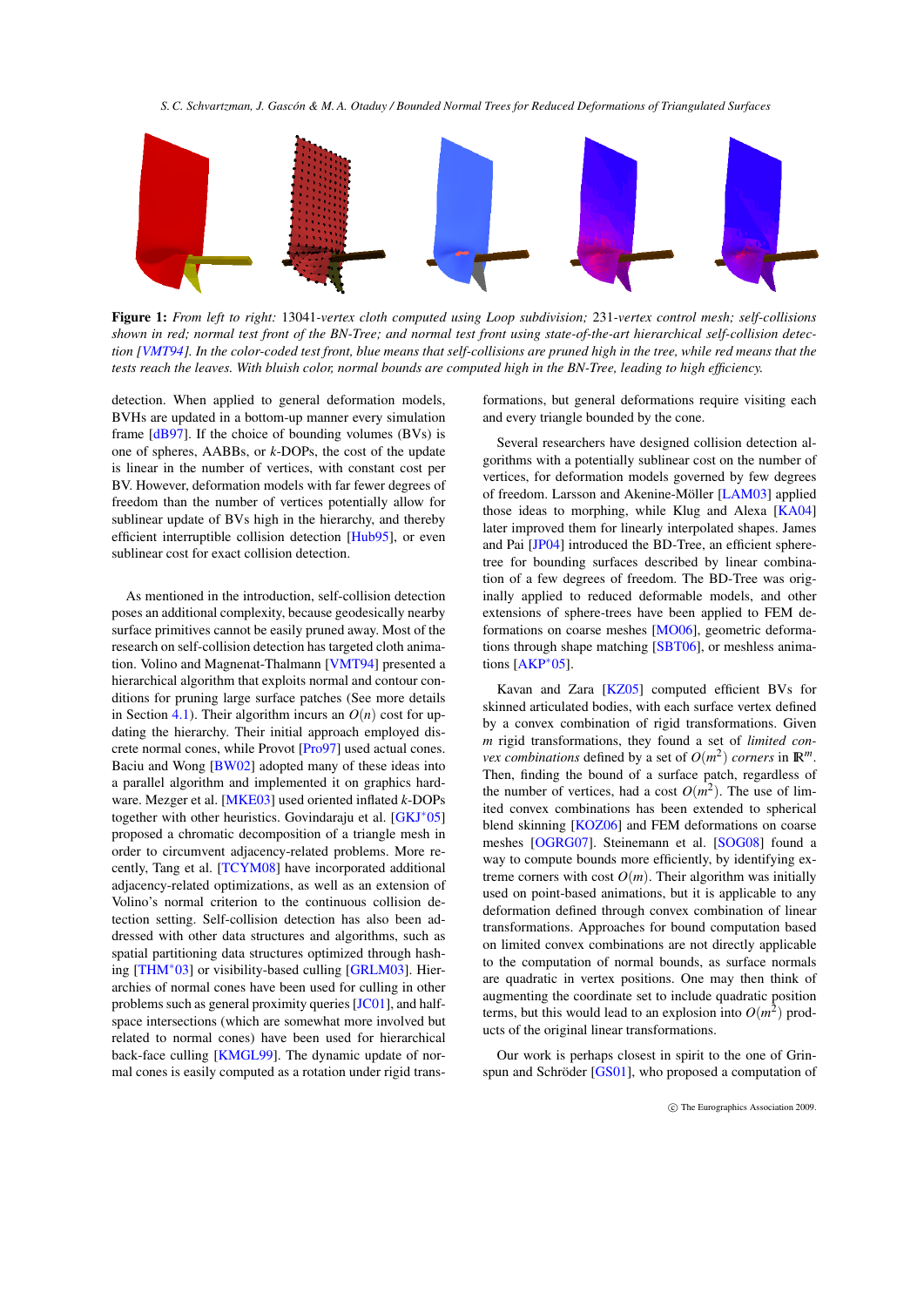interference of subdivision surfaces by efficient evaluation of normal bounds. Their work differs from ours, however, both in the method and its target application. Theirs exploits bounds of partial derivatives of the eigenvectors of subdivision matrices and is applicable to the limit surfaces produced by subdivision schemes. Ours, on the other hand, exploits bounds of a triangle's deformation gradient and is applicable to triangle meshes defined through convex combination of arbitrary linear transformations.

# <span id="page-2-0"></span>3. Efficient Normal Bounds

In this section, we describe our main contribution: An efficient method to compute a normal bound for a surface patch *S* with *n* triangles, whose vertices are defined through convex combinations of *m* linear transformations. The normal bound of *S* is computed with a cost  $O(m)$ , for a general case where the number of transformations, *m*, is much smaller than the number of triangles *n*.

The naïve approach to solve this problem would be to define transformed normals using the cross product of edge vectors, i.e.,  $\mathbf{n} = (\mathbf{a} - \mathbf{b}) \times (\mathbf{a} - \mathbf{c})$ , bound the various operands of this expression for all triangles in the patch, and then bound the cross product operation using interval arithmetic. However, edge vectors are not spatially coherent across triangles, hence bounding this expression yields typically a useless normal cone that spans the complete sphere.

Assuming spatially coherent triangle normals in the undeformed state, together with spatially coherent convex transformation weights, our approach for computing a bound of the normal will be the following: We will define the normal of each deformed triangle through an operation composed by spatially coherent operands; we will bound the normal of all triangles in the patch *S* by first bounding the spatially coherent operands, and then bounding their composition.

In the rest of this section, we describe first the expression we use for defining transformed normals, based on a triangle's deformation gradient. Hence, next we describe how to formulate a triangle's deformation gradient using spatially coherent operands. Finally, we discuss the run-time computation of bounds for the deformation gradient and the normals for a surface patch.

## 3.1. Transformed Normals

Barr [\[Bar84\]](#page-6-3) devised an expression for transforming the normal of a smooth surface given the deformation gradient J. The deformation gradient is constant inside a triangle, hence the rest-state normal of a triangle,  $n_0$ , can be transformed using Barr's expression as

<span id="page-2-6"></span><span id="page-2-5"></span>
$$
\mathbf{n} = \mathbf{M}\mathbf{n}_0 = \det \mathbf{J} \cdot \mathbf{J}^{-T} \mathbf{n}_0.
$$
 (1)

With a column-wise expression of  $\mathbf{J} = (\mathbf{j}_1 \ \mathbf{j}_2 \ \mathbf{j}_3)$ , the transformation can be more easily computed as

$$
\mathbf{M} = (\mathbf{j}_2 \times \mathbf{j}_3 \ \mathbf{j}_3 \times \mathbf{j}_1 \ \mathbf{j}_1 \times \mathbf{j}_2). \tag{2}
$$

c The Eurographics Association 2009.

There are other alternatives for defining the deformed normal, such as using the cross product of triangle-edge vectors, or the cross product of surface partial derivatives. However, neither of them is well suited in our case. Triangle-edge vectors are not spatially coherent, as discussed above, and the partial derivatives cannot be obtained from an analytic expression for a triangulated surface. The use of Barr's expression, however, decomposes the computation of the normal into operands that are indeed spatially coherent: (i) the input normal and (ii) the deformation gradient.

The deformation gradient is not uniquely defined for a triangle. Botsch et al. [\[BSPG06\]](#page-6-4) discuss extensively this issue, and they propose the following formula, which depends only on the initial and deformed positions of the triangle vertices. Given initial vertex positions  $\{a_0, b_0, c_0\}$  and deformed positions  $\{a, b, c\}$ , they define the deformation gradient

<span id="page-2-3"></span>
$$
\mathbf{J} = \begin{pmatrix} \mathbf{a} & \mathbf{b} & \mathbf{c} \end{pmatrix} \mathbf{G},\tag{3}
$$

$$
\mathbf{G} = \left( \begin{array}{ccc} 1 & 0 & 0 \\ 0 & 1 & 0 \\ -1 & -1 & 0 \end{array} \right) \left( \begin{array}{ccc} (\mathbf{a}_0 - \mathbf{c}_0) & (\mathbf{b}_0 - \mathbf{c}_0) & \mathbf{n}_0 \end{array} \right)^{-1}.
$$

The rows of the matrix G represent the gradients of a triangle's basis functions.

We have considered other alternatives for computing the deformation gradient, such as using a fourth point per triangle, as done by Sumner et al. [\[SP04\]](#page-7-26). However, the choice of fourth point is not straightforward, and this alternative tends to suffer from amplification due to the inverse of badly conditioned matrices, which negatively affects the computation of bounds. We obtained the best results with our approach.

## <span id="page-2-4"></span>3.2. Transformed Points

To calculate the new positions of the vertices we will assume they are defined as a convex combination of *governor* linear transformations:

<span id="page-2-1"></span>
$$
\mathbf{p} = \sum w_k (\mathbf{A}_k \mathbf{p}_0 + \mathbf{t}_k). \tag{4}
$$

This assumption applies to the deformation models discussed in the Introduction, such as subdivision surfaces (with control points as governors), linear blend skinning (with bones as governors), or point-based animation (with particles as governors). Convex combinations imply that  $0 \leq w_k \leq 1$  and  $\sum w_k = 1$ .

Instead of directly using the above expression for defining vertex positions, we employ their relative position w.r.t. the centroid of the patch. Specifically, we express the rest-state vertex positions as  $\mathbf{p}_0 = \Delta \mathbf{p} + \mathbf{x}_0$ , with  $\mathbf{x}_0$  the rest-state patch centroid. The transformation of the centroid can be extracted from Eq. [\(4\)](#page-2-1), which yields modified translations  $\bar{\mathbf{t}}_k = \mathbf{A}_k \mathbf{x}_0 + \cdots$  $t_k$ . Altogether, the transformed vertex positions can be then defined as

<span id="page-2-2"></span>
$$
\mathbf{p} = \sum w_k (\mathbf{A}_k \Delta \mathbf{p} + \bar{\mathbf{t}}_k). \tag{5}
$$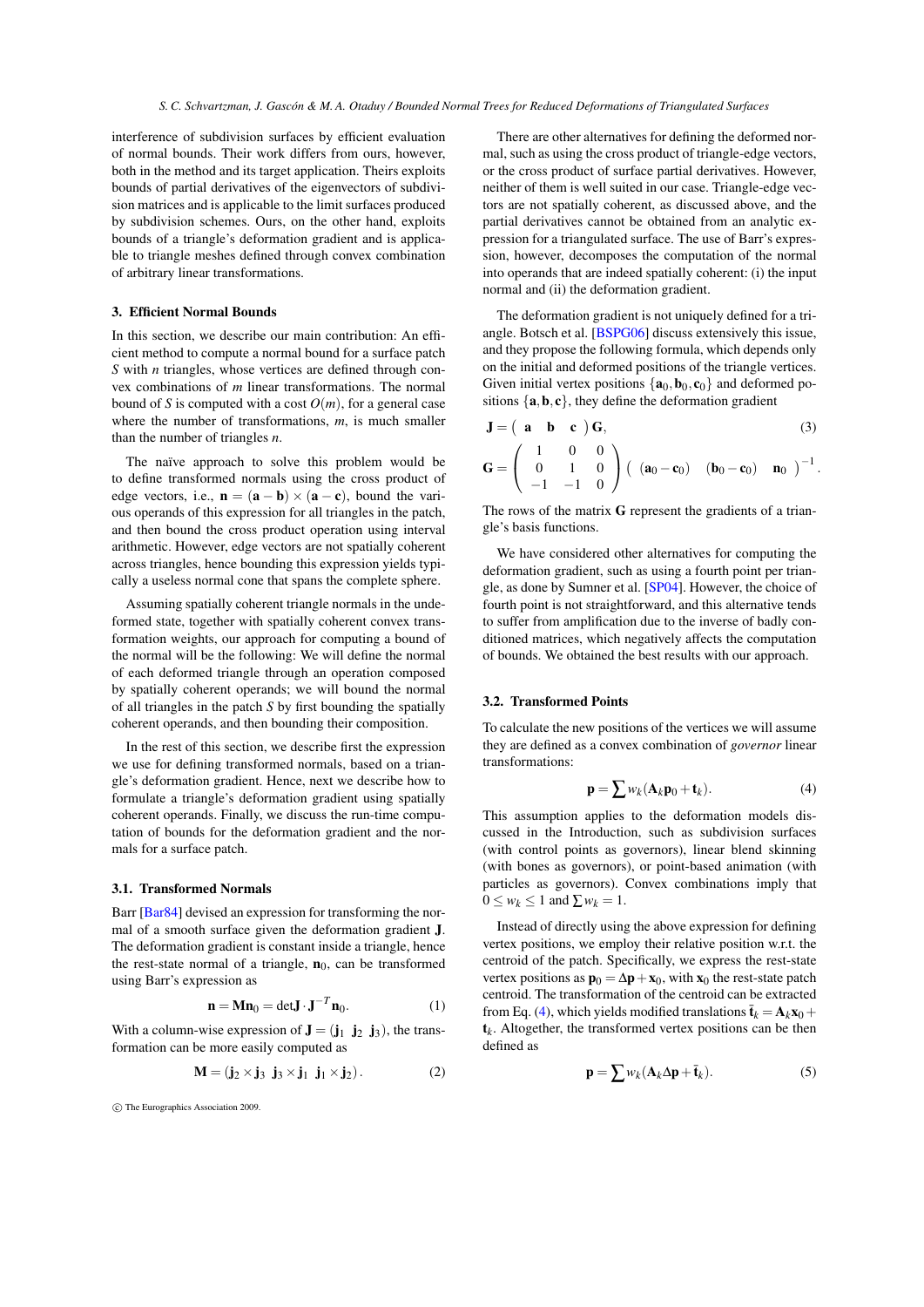Using relative vertex positions leads to tighter bounds for the deformation gradient, as the norm of the values under consideration becomes smaller. This is especially relevant for the term  $J_k$  to be defined later in Eq. [\(15\)](#page-3-0).

#### 3.3. Decomposition of the Deformation Gradient

We decompose the deformed position of a vertex **p** into three different terms: patch deformation p*p*, triangle deformation  $\mathbf{p}_t$ , and vertex deformation  $\mathbf{p}_v$ :

$$
\mathbf{p} = \mathbf{p}_p + \mathbf{p}_t + \mathbf{p}_v. \tag{6}
$$

These three terms, which we define in detail below, carry the following information. The patch-deformation term captures the per-patch average deformation of all triangles. Given the remaining deformation, the triangle-deformation term captures the average deformation for the three vertices in a triangle. And the vertex-deformation term captures the remaining in-triangle deformation. The decomposition of vertex positions leads to an analogous decomposition of the deformation gradient,

<span id="page-3-3"></span>
$$
\mathbf{J} = \mathbf{J}_p + \mathbf{J}_t + \mathbf{J}_v. \tag{7}
$$

This decomposition favors the computation of tight bounds.

## <span id="page-3-4"></span>3.3.1. Patch Deformation

For each patch, we compute an average linear transformation  $A_p$  and an average translation  $t_p$ . Then, we express the governor transformations as  $\mathbf{A}_k = \mathbf{A}_p + \Delta \mathbf{A}_k$ ,  $\bar{\mathbf{t}}_k = \mathbf{t}_p + \Delta \mathbf{t}_k$ . Thanks to the properties of convex weights, we can extract the patch-deformation term from Eq. [\(5\)](#page-2-2):

$$
\mathbf{p} = \mathbf{p}_p + \sum w_k (\Delta \mathbf{A}_k \Delta \mathbf{p} + \Delta \mathbf{t}_k),
$$
  
with 
$$
\mathbf{p}_p = \mathbf{A}_p \Delta \mathbf{p} + \mathbf{t}_p.
$$
 (8)

From Eq. [\(3\)](#page-2-3), and substituting the contribution to vertex positions due to patch deformation, we can now define the patch deformation gradient for a triangle,

$$
\mathbf{J}_p = \begin{pmatrix} \mathbf{A}_p \Delta \mathbf{a} + \mathbf{t}_p & \mathbf{A}_p \Delta \mathbf{b} + \mathbf{t}_p & \mathbf{A}_p \Delta \mathbf{c} + \mathbf{t}_p \end{pmatrix} \mathbf{G}. \quad (9)
$$

The contribution of the translations cancels out because the gradients of the basis functions (i.e., the rows of G) add up to zero. Then, the patch deformation gradient can be summarized as:

$$
\mathbf{J}_p = \mathbf{A}_p \mathbf{J}_0, \quad \text{with } \mathbf{J}_0 = \begin{pmatrix} \Delta \mathbf{a} & \Delta \mathbf{b} & \Delta \mathbf{c} \end{pmatrix} \mathbf{G}. \tag{10}
$$

## 3.3.2. Triangle Deformation

For each triangle-governor pair, we define an average weight  $\bar{w}_k$  as the mean of the weights of that governor for the three vertices of the triangle. By separating the average weight in Eq. [\(8\)](#page-3-1), we can also separate the triangle and vertex deformation terms:

$$
\mathbf{p}_t = \sum \bar{w}_k (\Delta \mathbf{A}_k \Delta \mathbf{p} + \Delta \mathbf{t}_k), \tag{11}
$$

$$
\mathbf{p}_{v} = \sum (w_{k} - \bar{w}_{k})(\Delta \mathbf{A}_{k} \Delta \mathbf{p} + \Delta \mathbf{t}_{k}). \tag{12}
$$

By plugging the triangle-deformation terms into the definition of the gradient, Eq.  $(3)$ , we obtain the triangle deformation gradient. The use of average weights simplifies this deformation gradient in two ways. First, since we use average weights, the transformations of the three triangle vertices are the same. Second, the use of average weights together with the fact that the basis-function gradients add up to zero, cancel out the contribution of the translation. Altogether, the triangle deformation gradient can be expressed as

$$
\mathbf{J}_t = \mathbf{A}_t \mathbf{J}_0, \quad \text{with } \mathbf{A}_t = \sum \bar{w}_k \Delta \mathbf{A}_k. \tag{13}
$$

# 3.3.3. In-Triangle Vertex Deformation

The remaining in-triangle vertex deformation,  $\mathbf{p}_v$ , defined in Eq. [\(12\)](#page-3-2), yields the following term of the deformation gradient by substitution into Eq. [\(3\)](#page-2-3):

$$
\mathbf{J}_{v} = \sum (\Delta \mathbf{A}_{k} \ \Delta \mathbf{t}_{k}) \mathbf{J}_{k}, \tag{14}
$$

$$
\mathbf{J}_k = \left( \begin{array}{cc} (w_{ak} - \bar{w}_k) \Delta \mathbf{a} & (w_{bk} - \bar{w}_k) \Delta \mathbf{b} & (w_{ck} - \bar{w}_k) \Delta \mathbf{c} \\ w_{ak} - \bar{w}_k & w_{bk} - \bar{w}_k & w_{ck} - \bar{w}_k \end{array} \right) \mathbf{G}.
$$

The in-triangle deformation gradient is not spatially coherent, hence it is crucial to minimize its magnitude. This is achieved by using vertex positions relative to the patch centroid, as discussed in Section [3.2,](#page-2-4) together with extracting the average transformations.

#### 3.4. Bounding the Deformation Gradient

Substituting the various terms of the deformation gradient into Eq. [\(7\)](#page-3-3), we obtain the complete decomposed expression for one triangle's deformation gradient:

<span id="page-3-0"></span>
$$
\mathbf{J} = (\mathbf{A}_p + \mathbf{A}_t) \mathbf{J}_0 + \sum (\Delta \mathbf{A}_k \ \Delta \mathbf{t}_k) \mathbf{J}_k. \tag{15}
$$

<span id="page-3-1"></span>In this expression, the terms  $J_0$ ,  $A_t$ , and  $J_k$  vary across the triangles in a patch. With spatially coherent weights, the term A*t* varies smoothly across triangles. With spatially coherent rest-state normals, the term  $J_0$  varies smoothly across triangles as well. The term  $J_k$  does not vary smoothly, but its magnitude is small compared to the other terms, as it depends only on in-triangle variations.

We bound the deformation gradient in a patch by bounding separately the various variable terms. We represent with  $[x]$  a variable that bounds each element of *x* with an interval. Then, applying interval arithmetic, we can compute the bound of the deformation gradient as

$$
[\mathbf{J}] = (\mathbf{A}_p + [\mathbf{A}_t]) [\mathbf{J}_0] + \sum (\Delta \mathbf{A}_k \ \Delta \mathbf{t}_k) [\mathbf{J}_k]. \qquad (16)
$$

<span id="page-3-2"></span>We precompute the bounds  $[J_0]$  and  $[J_k]$  by simply bounding the per-triangle values as a pre-process. The bound of triangle average transformations,  $[A_t]$ , needs to be computed at run-time. Since the average weights  $\bar{w}_k$  are convex, bounding  $A_t$  reduces to a problem of bounding convex combinations of linear transformations. We apply the algorithm of Steinemann et al. [\[SOG08\]](#page-7-24), which exploits limited convex combinations with efficient evaluation of extreme corners,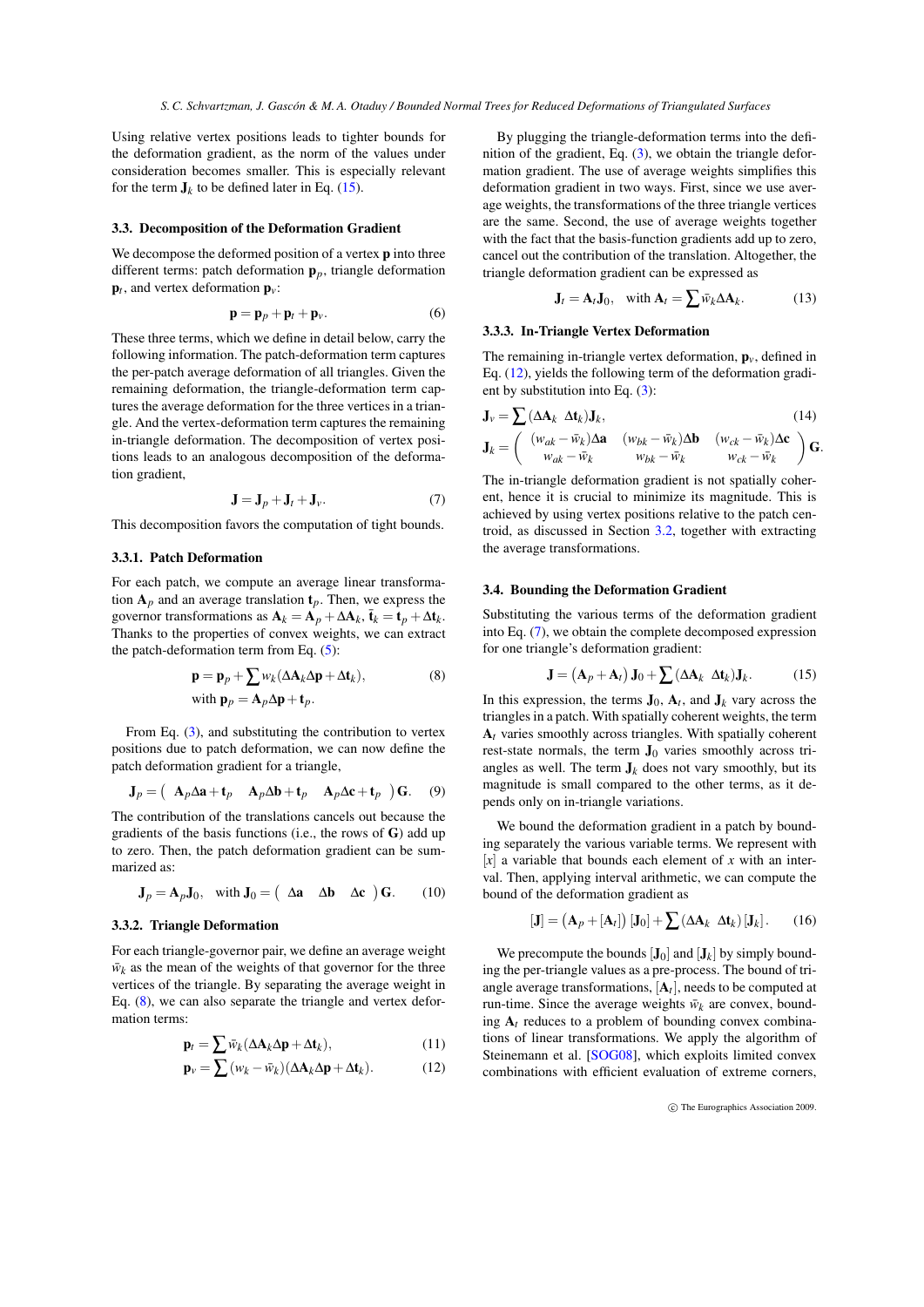and bounds  $A_t$  with cost  $O(m)$ , with *m* the number of transformations.

## 3.5. Bounding the Transformed Normals

For each patch, we precompute a bound of rest-state normals,  $[n_0]$ . Then, following Eq. [\(1\)](#page-2-5) and Eq. [\(2\)](#page-2-6), and given the bound of the deformation gradient  $[J]$ , we compute the normal bound of a patch using interval arithmetic as

$$
[\mathbf{n}] = ([\mathbf{j}_2] \times [\mathbf{j}_3] \quad [\mathbf{j}_3] \times [\mathbf{j}_1] \quad [\mathbf{j}_1] \times [\mathbf{j}_2]) [\mathbf{n}_0]. \tag{17}
$$

The normal bound [n] described above can be regarded as an axis-aligned bounding box. Other possible representations include a normal cone defined by an axis-angle pair.

# <span id="page-4-0"></span>4. Self-Collision Detection Using BN-Trees

Normal bounds for hierarchical self-collision detection were introduced by Volino and Magnenat-Thalmann [\[VMT94\]](#page-7-4). In this section, we present a modified version of their algorithm, called the Bounded Normal Tree (BN-Tree), that computes normal bounds on-demand using the efficient algorithm presented in the previous section. We pay special attention to the elementary self-collision test based on normal bounds, and the traversal and update of the tree.

# <span id="page-4-1"></span>4.1. Elementary Self-Collision Test

The algorithm of Volino and Magnenat-Thalmann prunes surface patches *S* that do not self-collide if the following two conditions hold:

- 1. There exists a vector v such that, for all triangles in *S*,  $\mathbf{v}^T \mathbf{n}_i > 0$ , with  $\mathbf{n}_i$  the triangle normal.
- 2. The orthogonal projection of the contour of *S* onto a plane with normal v does not self-intersect.

Following observations by Volino and Magnenat-Thalmann, we construct the BN-Tree by partitioning the surface into patches that maximize the area-perimeter ratio. In this way, the 'contour test' 2 above is extremely unlikely to fail. Hence, and also following Volino and Magnenat-Thalmann, we omitted the contour test in our implementation. Let us remark that the self-collision detection algorithm is not conservative without the contour test, and in Section [6](#page-6-5) we discuss an extension to efficiently handle it.

The 'normal test' 1 above reduces to computing the intersection of the half-spaces defined by all triangle normals in the patch. Similar to Volino and Magnenat-Thalmann, we perform a slightly conservative version of the normal test by storing a *discrete normal cone* (DNC) consisting of a bit mask for 14 directions (6 for the directions of the Cartesian axes, and 8 for the corners of a cube aligned with the axes).

In the original algorithm by Volino and Magnenat-Thalmann, DNCs are computed bottom-up in a BVH, such that the DNC of a node is computed by intersecting the DNCs of its children. The total cost for updating DNCs is then  $O(n)$ , with *n* the number of triangles in the surface. Instead, using our algorithm for computing normal bounds from the previous section, we can update a DNC on-demand with cost  $O(m)$ , with *m* the number of linear transformations that govern the deformation. Given a normal bound  $[n]$ , a 'true' bit in the DNC denotes that all triangle normals in the patch have a positive dot product with the direction associated to that bit. The value of the bit is computed by checking whether the lower bound of the dot product between its associated direction and the bound  $[n]$  is positive.

## 4.2. Hierarchical Self-Collision Detection

Given as input a connected triangle mesh, we construct as preprocessing a BN-Tree that successively partitions mesh patches into 2 connected components. If the triangle mesh is not connected, the various connected components may be treated separately. Note that we have used a branching factor of 2, but other branching factors are also possible.

At run-time, a self-collision detection test starts by issuing a self-collision query on the root node, and then proceeds hierarchically by performing three types of queries:

- 1. *self\_collide(a)* prunes the subtree rooted under node *a* if its corresponding surface patch fulfills the normal test described in Section [4.1.](#page-4-1) This test requires the computation of the DNC of *a*.
- 2. *self\_collide(a, b)* is a query on adjacent nodes *a* and *b*, and is executed similarly. It requires the computation of the intersection of the DNCs of *a* and *b*.
- 3. *collide(a, b)* is a query on disjoint nodes *a* and *b*, and it checks the collision between BVs of *a* and *b*.

Queries with a positive result descend recursively on children nodes, issuing *self\_collide()* or *collide()* queries based on whether the nodes are adjacent or disjoint. At the leaves of the tree, we perform primitive-level tests.

Before executing a *collide()* or *self\_collide()* test, we first check whether the BVs or DNCs have already been computed in the current simulation frame for the involved nodes. If they are not computed yet, we execute an on-demand update. For BVs, we use the efficient update algorithm for AABBs by Steinemann et al. [\[SOG08\]](#page-7-24). For DNCs, we use our novel normal bound computation described in Section [3.](#page-2-0) In order to test adjacency of nodes, we store adjacent pairs in a hash table, although other approaches are also possi-ble [\[VMT94,](#page-7-4) [GS01\]](#page-7-25). A hash table is efficient in our case because our queries descend simultaneously to all children, hence most nodes need only test for adjacency against nodes at the same BN-Tree level.

## 4.3. Front Caching

Instead of starting the update of DNCs at the root of the BN-Tree every animation frame, we exploit temporal coherence

c The Eurographics Association 2009.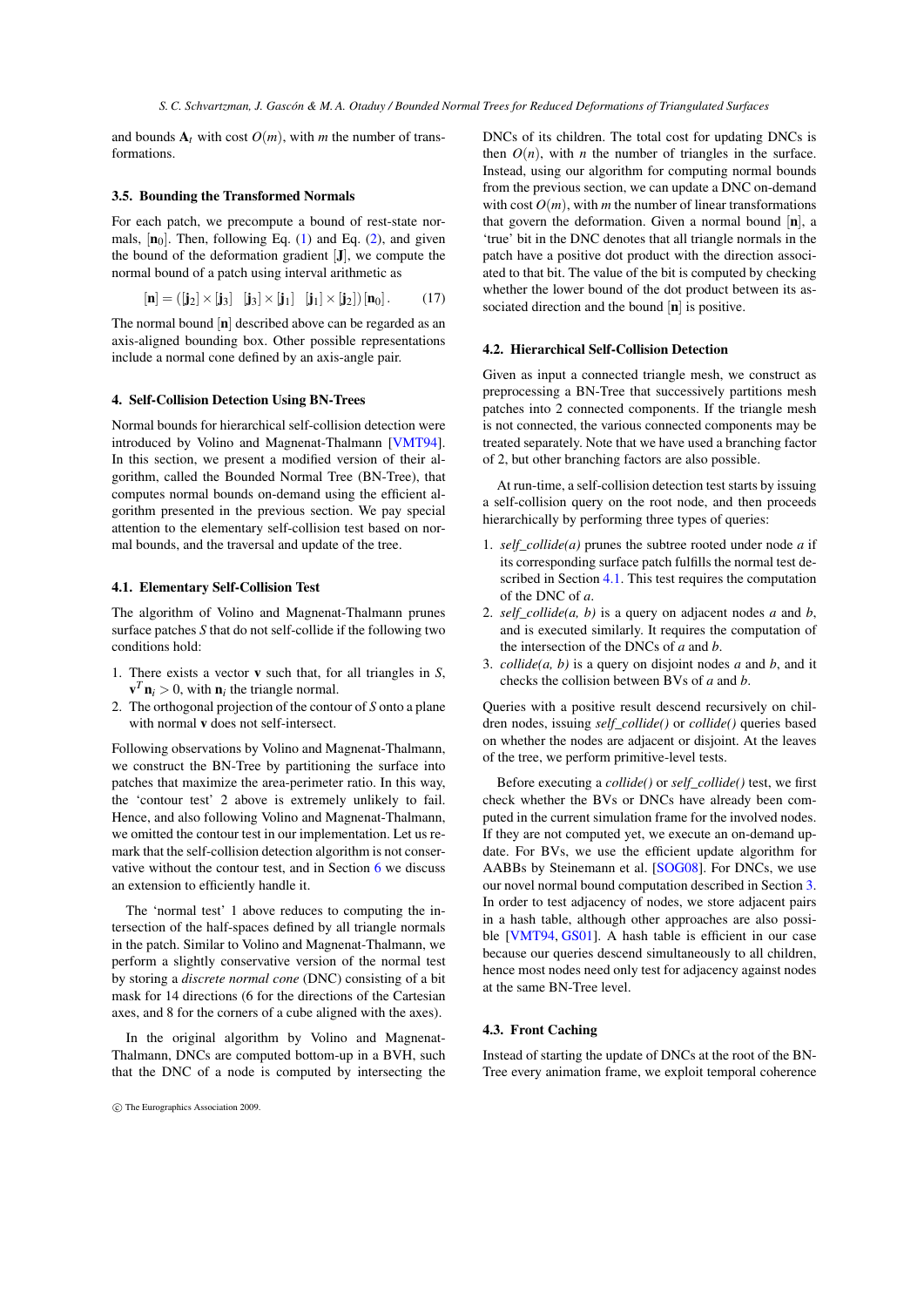*S. C. Schvartzman, J. Gascón & M. A. Otaduy / Bounded Normal Trees for Reduced Deformations of Triangulated Surfaces*



<span id="page-5-0"></span>Figure 2: *Left: Performance comparison of BN-Tree and [\[VMT94\]](#page-7-4) for cloth subdivision (Fig. [1\)](#page-1-0); Right: performance gain as a function of the number of Loop subdivisions.*

and store a front that determines where to apply our efficient computation of DNCs. At a new frame, we first compute the DNCs of front nodes, and then compute DNCs from the front up to the root by intersection of children's DNCs. If a node below the front is visited during a self-collision query, we update its DNC on-demand. We store separate update fronts for DNCs and BVs.

In order to determine the update front, we mark nodes if they were tested in a self-collision query in the previous frame or if at least the DNC of one of their children was computed. In essence, the front for DNC computation separates the subtree of marked nodes from the unmarked ones. However, this showed to be insufficient, as the selfcollision query may suffer a sudden descent on several levels due to degradation of DNCs. We avoid such costly query descents by performing a conservative ascent of the DNC update front. If a node whose DNC was computed in the previous frame is now a candidate for ascent (because it was not tested in a self-collision query and none of the DNCs of its children were computed), we perform a test computation of its parent's DNC. If this DNC degrades and its bitmask has less than 3 active bits, we preserve the location of the update front. Front caching together with conservative ascent brought additional temporal coherence to the self-collision queries and, therefore, an important speed-up.

We add yet another optimization to the update front in order to avoid costly computation of DNCs low in the tree. As a preprocessing, we check for each node whether it is more efficient to compute the DNC in a bottom-up fashion on its subtree or using our algorithm for computing normal bounds. At run-time, if the update front reaches a node where bottom-up computation of the DNC is more efficient, we force the front all the way to the leaves on that subtree.

# 5. Results

We discuss now the application of the BN-Tree to cloth upsampling using subdivision surfaces, linear blend skinning, and point-based animation. All experiments were executed on a 2.0-GHz dual-processor PC with 2-GB of RAM.

Subdivision. Cloth simulations are often post-processed with subdivision in order to obtain smoothed folds and wrinkles in final renders. Bridson et al. [\[BFA02\]](#page-6-0) discuss a postprocessing method that handles possible collisions produced by subdivision. With the BN-Tree, it is possible to test collisions on a highly subdivided surface with a cost possibly as low as linear in the number of vertices of the control mesh.

We have used Loop's subdivision scheme in our examples. Then, the vertices in a surface patch are governed by a set of control points (up to 12 in our examples) with initial and deformed positions  $\{x_i\}$  and  $\{y_i\}$ . It would be possible to apply our algorithm for normal bound computation using as governor transformations  $A_i = 0$ ,  $t_i = y_i$ . However, we obtained notably tighter bounds by extracting a best-fit average transformation for every patch. Given initial and deformed centroids x*c* and y*c*, we express the deformed control points that govern a patch as  $y_i = Ax_i + t_i$ , with  $\mathbf{A} = \operatorname{argmin}_{\mathbf{A}} \sum ||\mathbf{y}_i - \mathbf{y}_c - \mathbf{A}(\mathbf{x}_i - \mathbf{x}_c)||^2$ . The inverse matrix of the linear system for the least-squares fit can be precomputed for each patch.

Since we fit one single transformation per patch, the patch deformation defined in Section [3.3.1](#page-3-4) is simply  $A_p = A$ , i.e., the best-fit average transformation. For the same reason, the triangle and differential deformations cancel out, i.e.,  $A_t = 0$ and  $\Delta A_k = 0$ .

Fig. [1](#page-1-0) shows a cloth animation example where we tested the BN-Tree. The control mesh consists of 231 vertices, and we performed tests with 2, 3, and 4 subdivision levels. Fig. [2-](#page-5-0)left compares the per-frame update and query times across the whole simulation for 4 subdivision levels, using the BN-Tree and state-of-the-art hierarchical self-collision detection [\[VMT94\]](#page-7-4) (denoted as HSC). We also evaluated the performance of spatial hashing [\[THM](#page-7-12)∗03], but we do not depict it because it was considerably slower (739 ms/frame on average). Note that spatial hashing is fully conservative, while the BN-Tree and our implementation of HSC do not perform the contour test (See Section [4.1\)](#page-4-1). Fig. [2-](#page-5-0)right compares the average performance of the BN-Tree against HSC for various subdivision levels, and the speed-up increases, as expected, as the number of subdivisions increases. BN-Tree clearly outperforms when many regions of the cloth are close to planar, as the update front can remain high in the tree.

Linear Blend Skinning. Fig. [3](#page-6-6) shows a comparison of timings on two different animations of a cat. The cat is animated with a skeleton with 40 bones, and the triangle mesh consists of 244 735 triangles. Each vertex is governed by up to 9 bones, using linear blend skinning. In one animation the cat walks slowly, producing sparse self-collisions, and the BN-Tree outperforms HSC consistently by a factor of 3. In the other animation the cat runs and jumps and suffers many self-collisions (including large pinching at joints). The amount of self-collision, together with the lack of temporal coherence, produce sudden changes in the update front of the BN-Tree, yet it still outperforms HSC, although by a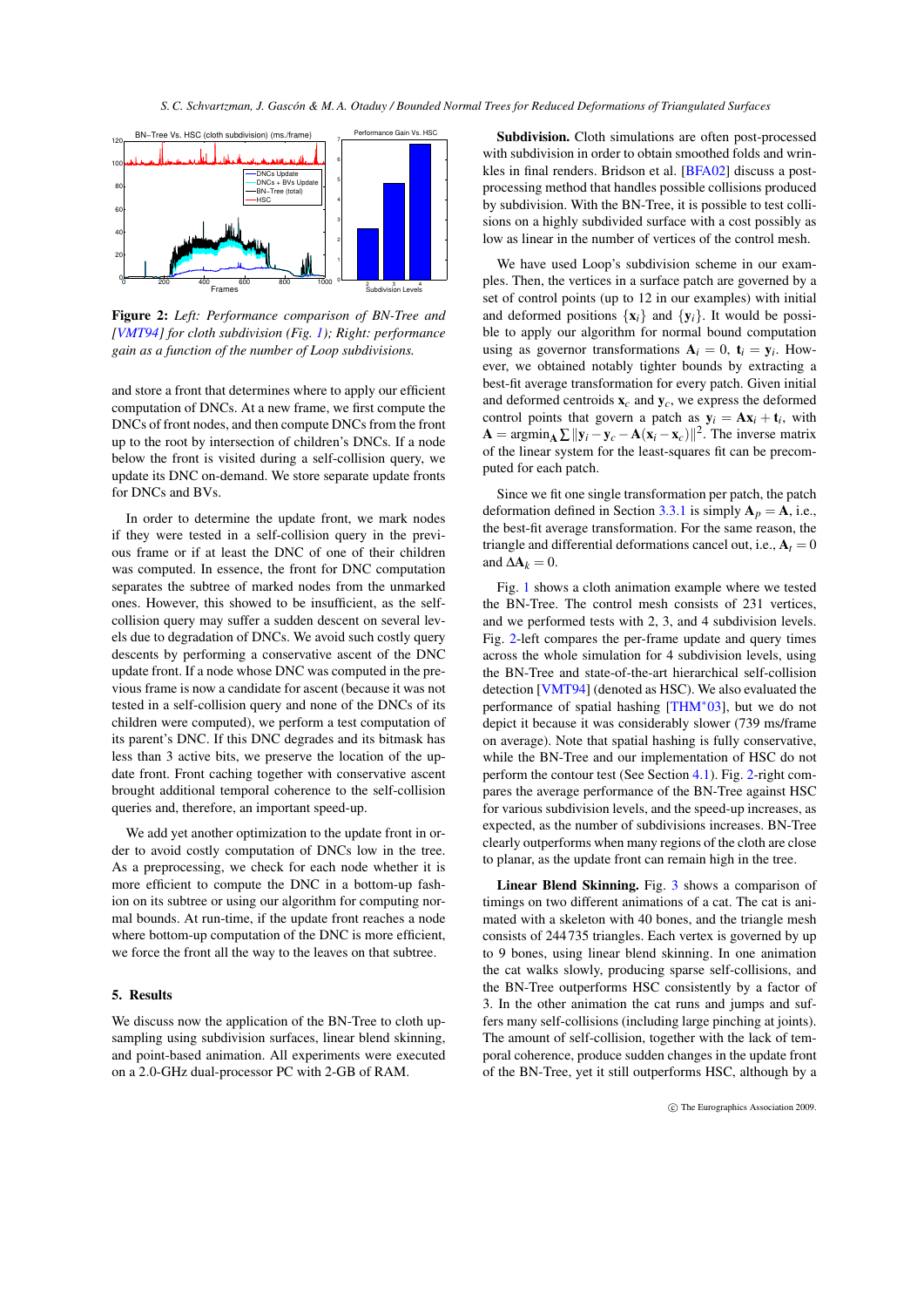

<span id="page-6-6"></span>Figure 3: On the left, performance comparison between BN-Tree and [\[VMT94\]](#page-7-4) for a cat animated with linear blend skinning, *in two different situations: walking (middle) with sparse self-collisions, and running (right) with many self-collisions.*

smaller factor. These examples show that the BN-Tree produces large speed-ups, as expected, with sparse contact, and it becomes comparable to previous methods under dense and/or non-temporally-coherent contact.

Point-Based Animation. In point-based animation, the positions of surface vertices are defined using a moving least squares interpolation of linear deformation fields [\[MKN](#page-7-3)∗04]. Our last example is a teddy bear model with 26 402 vertices animated using point-based animation with 24 particles (shown in Fig. [4\)](#page-7-27). The figure also shows the comparison of performance between our BN-Tree algorithm and HSC [\[VMT94\]](#page-7-4).

## <span id="page-6-5"></span>6. Discussion and Future Work

We have presented an algorithm for efficiently computing tight normal bounds for triangulated surfaces governed by reduced deformations. This algorithm serves as the main building block for output-sensitive normal-based culling in hierarchical self-collision detection. Our algorithm relies on the computation of tight bounds of a triangle's deformation gradient. Even though we have applied our algorithm in the context of self-collision detection, it would be interesting to evaluate other possible applications.

Our experiments demonstrate that the comparative efficiency of the BN-Tree increases with triangle density, hence it appears as a good solution for densely tessellated objects. The BN-Tree also works best in practice for objects with low curvature in the rest configuration, such as our cloth example, because there is higher potential for high-level culling. In models with relatively high local curvature, the DNC update front is too low, even at levels where the evaluation of bounds using our algorithm would become the bottleneck. For that reason, in such cases we simply force the front down to the leaves. By doing this, we locally treat the BN-Tree update in a way analogous to the traditional bottom-up update [\[VMT94\]](#page-7-4). In the near future, we plan to explore ways to locally transition to full bottom-up update when the animation does not exhibit temporal coherence, perhaps by evaluating the amount of inter-frame deformation.

The major limitation of our method is that it is not

fully conservative, as it does not support the contour test. This test, however, can be regarded as a lower-dimensional version of the normal test, as discussed by Grinspun and Schröder [\[GS01\]](#page-7-25), and it might also benefit from our algorithm. Nevertheless, it remains to test the impact of efficient bound computations on the overall performance when the contour test is also considered.

There are many possible avenues for future work, such as parallelization of the algorithm, addition of continuous collision detection, or handling of hierarchy updates under topological changes (i.e., cutting and fracture). It would also be interesting to explore algorithms for output-sensitive selfcollision detection for other types of reduced deformation models not currently handled, such as modal analysis or pose-space deformation.

#### Acknowledgements

We wish to thank the reviewers for their help in improving our paper, Caroline Larboulette for the animation of the running cat, Pablo Quesada and Juanpe Brito for further help with this demo, Denis Steinemann for point-based animation code, and Marcos García for proofreading and comments. This project was partially funded by URJC - Comunidad de Madrid (proj. CCG08-URJC/DPI-3647) and the Spanish Science and Innovation Dept. (proj. TIN2007-67188).

## References

- <span id="page-6-2"></span>[AKP∗05] ADAMS B., KEISER R., PAULY M., GUIBAS L. J., GROSS M., DUTRE P.: Efficient raytracing of deforming pointsampled surfaces. *Proc. of Eurographics* (2005).
- <span id="page-6-3"></span>[Bar84] BARR A. H.: Global and local deformations of solid primitives. *Proc. of ACM SIGGRAPH* (1984).
- <span id="page-6-0"></span>[BFA02] BRIDSON R., FEDKIW R., ANDERSON J.: Robust treatment of collisions, contact and friction for cloth animation. *Proc. of ACM SIGGRAPH* (2002).
- <span id="page-6-4"></span>[BSPG06] BOTSCH M., SUMNER R., PAULY M., GROSS M.: Deformation transfer for detail-preserving surface editing. *Proc. of Vision, Modeling & Visualization* (2006).
- <span id="page-6-1"></span>[BW02] BACIU G., WONG W. S.-K.: Hardware-assisted selfcollision for deformable surfaces. *Proc. of the ACM Symposium on Virtual Reality Software and Technology* (2002).

c The Eurographics Association 2009.